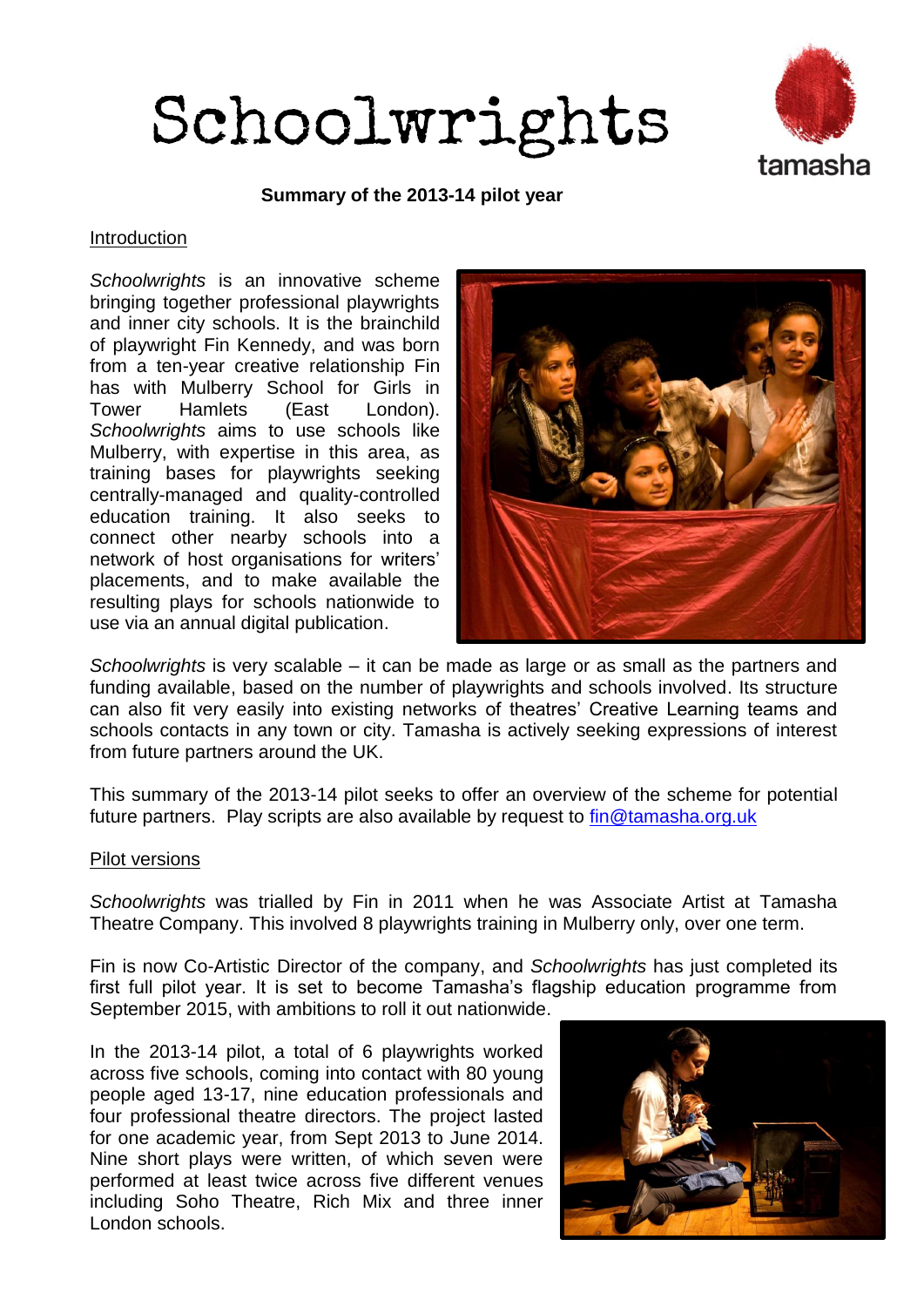"The students gained not only creative skills in this project but also a strong sense of artistic ownership which was very empowering."

*- Sarah Dickson, Assistant Head, Mulberry School for Girls*

#### **How is Schoolwrights different from other theatre education schemes?**

- *Schoolwrights* is about playwrights writing plays inspired by young people not about teaching them to write (other schemes already exist to do that). Our main focus is on producing a professional-quality product for them to perform, giving the work equal billing with other professional work in the venues in which it plays.
- *Schoolwrights* is playwright-led, not theatre company-led. It is driven by personal relationships first and foremost (writers getting to know students and vice versa) rather than institutional relationships.
- The small group nature of the work ensures a personal dimension. It is not one playwright standing in front of a class of 30; each writer works with the same group of 4-6 young people every week.
- *Schoolwrights* is long-term and not a one-off workshop or series of workshops. It aims to become a permanent annual rolling scheme, creating a two-way street via which writers can get education experience and young people and their teachers hands-on professional theatre experience – something which simply wouldn't emerge from a short scheme.
- *Schoolwrights* aims to nurture the skills of the adults (playwrights and teachers) as well as the young people. Parity of esteem is key – everyone learns from everyone else. The plays are also performed on the main stages of professional venues, giving the work parity of esteem with the theatre's core output.
- *Schoolwrights* provides quality-controlled training for playwrights working in community contexts – training which is all too hard to come by for freelance writers.



"I think I have consumed the great struggles of what an actor goes through in drama. I have gained confidence and a great volume in my voice."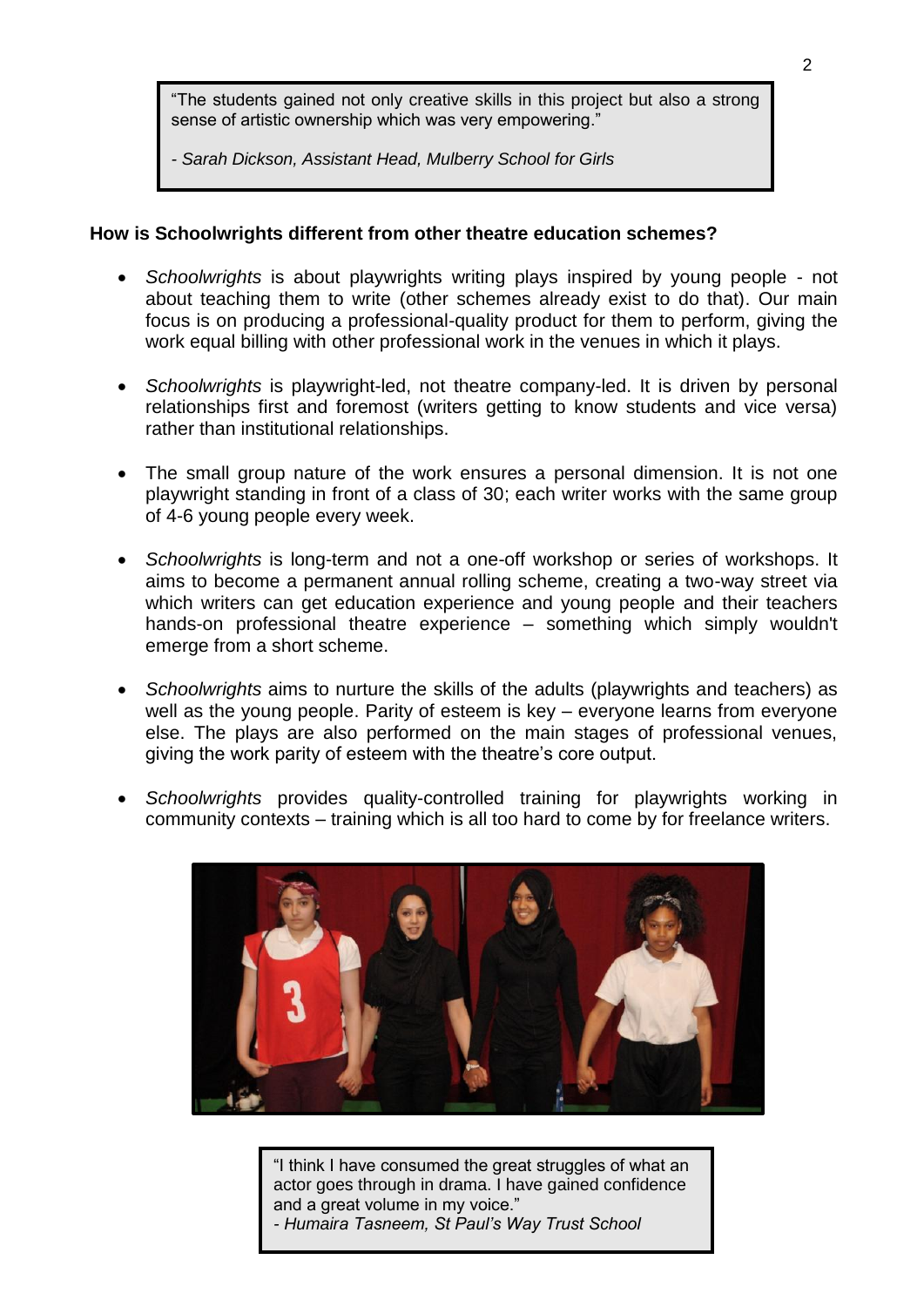#### *Schoolwrights* structure – Summary

*Schoolwrights* follows the structure of the academic year. Writers are recruited in the summer for a September start.

In **Phase One: Training** (Autumn Term) all playwrights embark on a period of managed training. Writers receive regular, direct contact with students in the same large class in a 'hub school' which serves as the training base for the project, with each writer assigned their own small group of 4-6 students. Supported by Fin and the school's staff, the playwrights lead workshops with students to generate creative ideas for stories, and write a short play (15-20 minutes) in response.



In **Phase Two: Residencies** (Spring Term) the writers start up their own residencies in a new school nearby, and repeat the process more autonomously, writing another 15-minute play with a new set of students.

In **Phase Three: Performances** (Summer Term) all the teachers involved receive a masterclass from a professional theatre director. The teacher-directors are then asked to rehearse the plays up with student casts, in full mini-productions with lines learned and a small budget for set, costume and props.

After the scheme is over, Tamasha aims to digitally publish all the plays so that schools around the country can benefit from them.

"I found it useful to be in the school with other writers because of the chance to exchange ideas before the session ... The support was brilliant. I liked that my session plans were reviewed and noted before sessions, particularly as I have never taught before."

*- Jane Wainwright, playwright*

## **Key stats**

In the 2013-14 pilot:

- 6 writers worked across
- 5 London schools with
- 80 students (aged 12-17) and
- 9 teachers, with support from
- 4 professionals directors.
- 9 short plays were completed, of which
- 7 were performed at least twice in
- 2 professional venues and
- 3 inner city schools
- To a total audience of 789.

"I loved the challenge of working with a group of voices I wouldn't normally have access to. I really learned how to structure a session; to cater to the individual personalities and bring out their stories and ideas."

*- Abi Zakarian, playwright*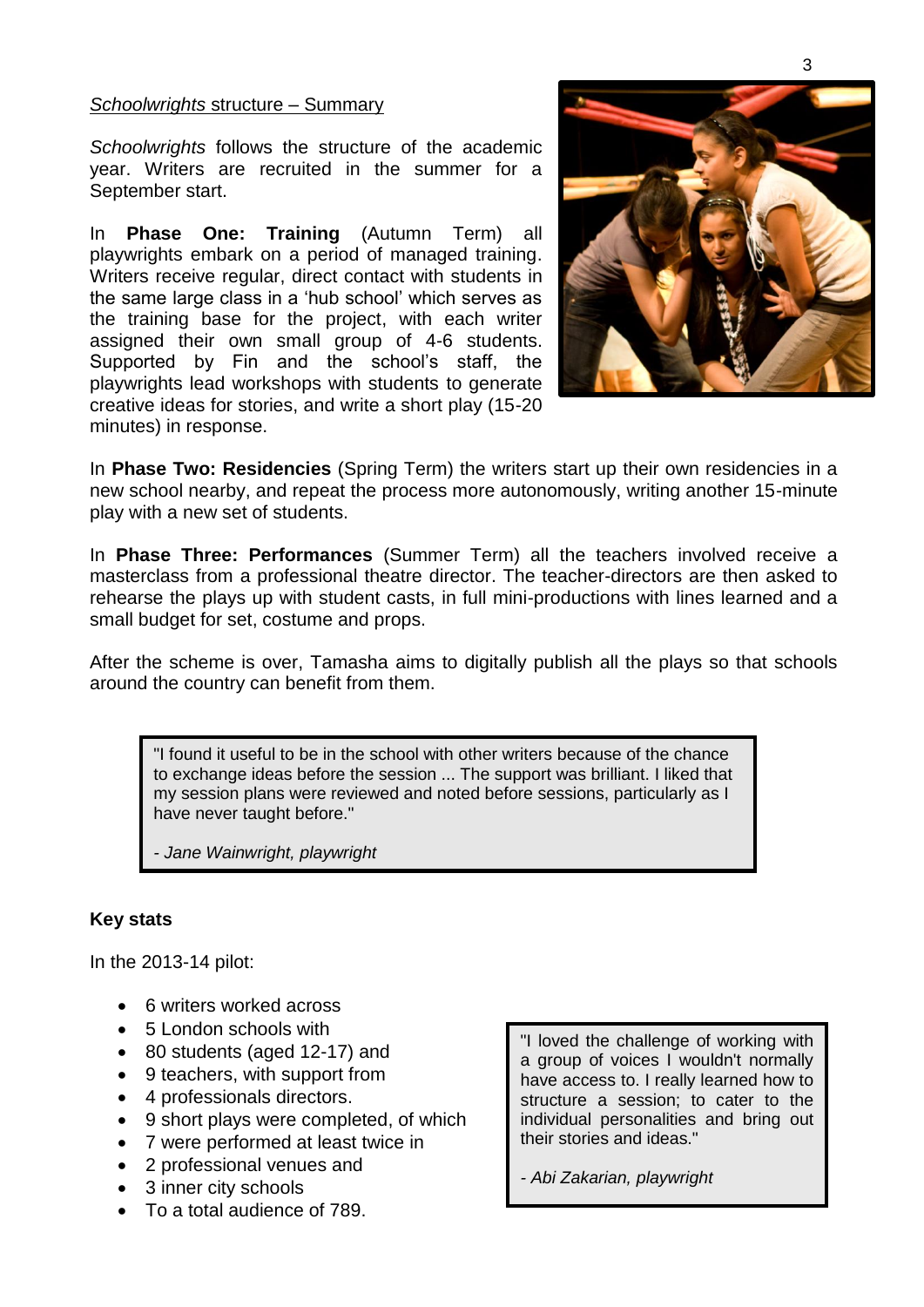## **Outcomes**

Evidence from evaluation forms suggests several impacts:

- **Teachers**: Reported a boost to the status and profile of Drama as a subject within the school, making future projects more likely. Several also reported new confidence directing school productions, and most said the *Schoolwrights* plays would have a future life within the school.
- **Students**: All reported enjoyment and most reported increased self-confidence. Some indicated an impact on their choices of subjects for further study.
- **Writers**: Reported new skill sets around session planning/leading and writing for young actors. At least one has received further work from a youth theatre as a direct result of taking part. Another took part in an extra-curricular module about feminism in one participating school. Two of the plays have already been digitally published as part of the Milan Playwriting Festival.
- **Directors**: Reported positive relationships with teachers and schools and having made new contacts for potential future work.
- **Theatres**: Reported new audiences coming through their doors to attend the performances.
- **Audiences**: Feedback forms suggest widespread enjoyment of the work, and a new perception about the kinds of work associated with the theatres they attended.

"*Schoolwrights* has given me the opportunity to support students in creating a new play which is invaluable preparation for GCSE exams. Creating performance opportunities has been very useful and working with other practitioners has given me greater clarity and confidence in the kinds of things we do in the department."

*- Sam Butler, Drama teacher, Robert Clack School*

### **Key achievements**

There were many achievements this year, including:

- Successfully pioneering a new model of playwright-in-education training.
- The creation of nine high quality scripts for young performers, developed through long-term collaboration with the groups that eventually performed them, many of which will be used in future by the schools involved.
- Creating high quality, high profile performance opportunities for eighty young performers at leading London theatres.
- Sold out performances at all venues.
- An ongoing legacy of digital publication of the plays, taken on by Tamasha Theatre Company, potentially in a new collaboration with Digital Theatre Plus.
- Interest in the scheme from around the UK, with a cluster of theatres and schools in Manchester interested in talking more about rolling out a north-west version of the scheme.
- A commitment from Tamasha to make *Schoolwrights* their flagship education programme from 2015, and to fundraise for a three-year commitment from a large trust or foundation to grow *Schoolwrights* nationwide.
- Further young people's commissions for several of the writers who took part.
- Use of some of the short plays as pieces for assessed performance within several of the participating schools.
- Interest in the *Schoolwrights* model from as far afield as Italy and the United States.
- Coverage of the scheme on the Guardian theatre blog: **[gu.com/p/3q59k/tw](file:///C:/Users/fin/Documents/Tamasha%20office/Schoolwrights/2015%20planning/gu.com/p/3q59k/tw)**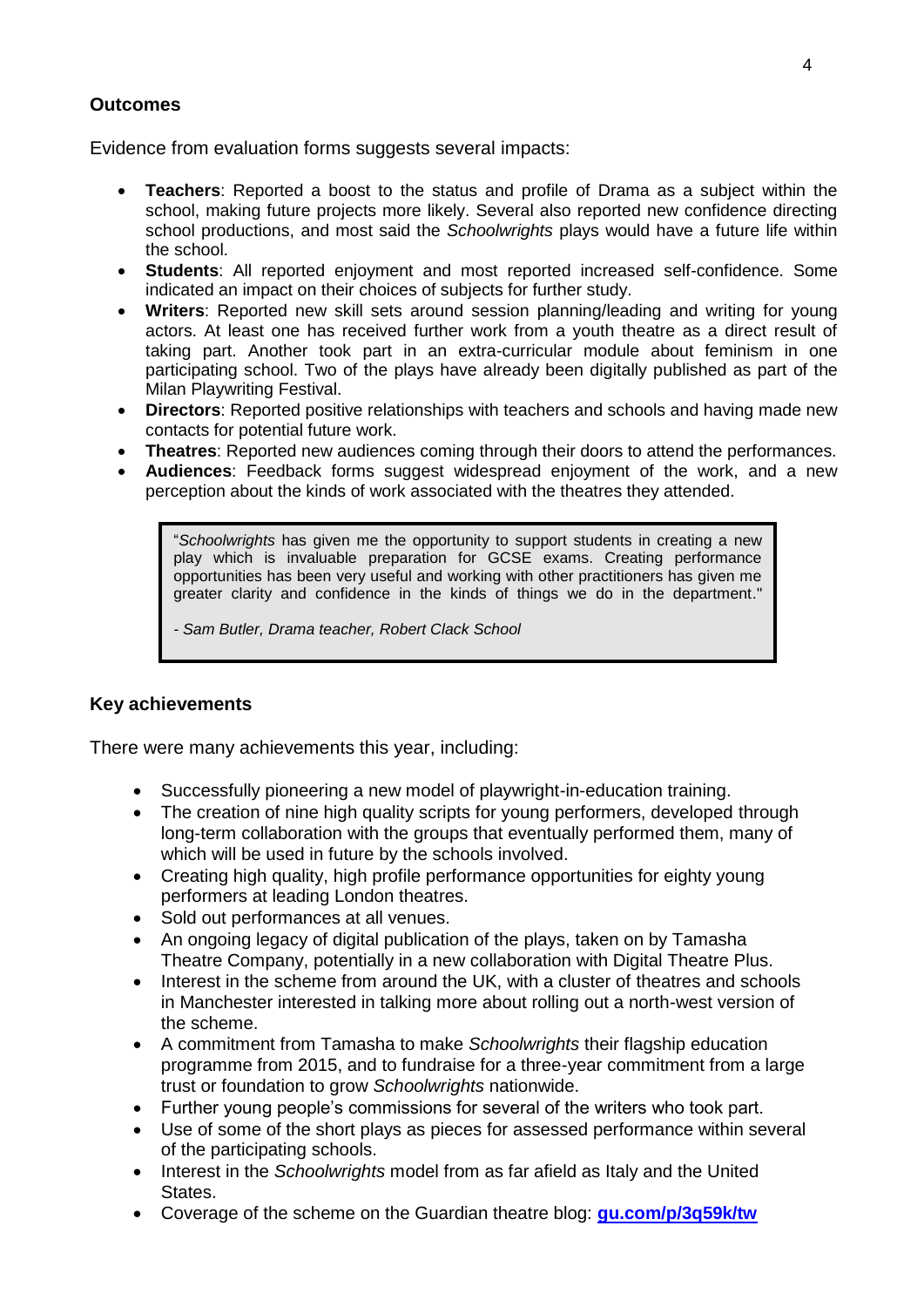"I have experienced and learnt about how a play is produced. Now I understand how much fun yet stressful the production of a play is!"

*- Mymona Bibi, Year 10, St Paul's Way Trust School*

#### **Key lessons learned**

#### Writers and plays

- *Number of writers -* Six became challenging logistically. With more theatres involved six might be possible where admin and other resources can be shared, but in future it is recommended to run the scheme with four writers in the first instance.
- *Number of plays -* Fewer plays would mean more of them can be performed in the highest profile slot.
- *Tone and content -* Clearer training of the writers and better dialogue with the schools, especially where their quidelines differ.
- *Writer drop-outs and non-delivery -* Better contingency planning in consultation with schools.
- *Co-writing plays -* Not recommended. Each writer to write their own.



- *Writer / director tension -* An old chestnut but it did come up. Better Project Manager involvement during Phase Two would have helped.
- *Teacher training for writers -* Classroom management training and more practical exercises from experienced teachers would have benefitted some of the writers.
- *Teachers to assist in writer's session planning –* A big ask for busy teachers, but sessions would have been improved from more teacher input, for example discussing themes and suggesting exercises to tease these out. Could a theatre's Education team support this?
- *Sensitive and verbatim material –* Better briefing of writers not to lift material directly as it may have actually happened. Teachers to brief the students about what and how much they share with the writers.

### **Students**

- *Group selection -* Teachers to work out suitable student group combinations in advance, based on what they know about which students work best together.
- *Student theatre trip -* We did a staff theatre trip but would have loved to have been able to afford to take all the kids too. Maybe a venue partner could offer comps?

#### **Teachers**

- *Director training for teachers -* Strong demand for professional development around directing plays.
- *Directing support -* Build in and budget for professional directors from the start. Perhaps a future Project Manager could be a director?
- *More planning time with writers and Phase Two teachers -* A managed meeting to more clearly define roles.
- *Creative meetings between Phase Two teachers and writers -* Build some in. Project Manager to chair.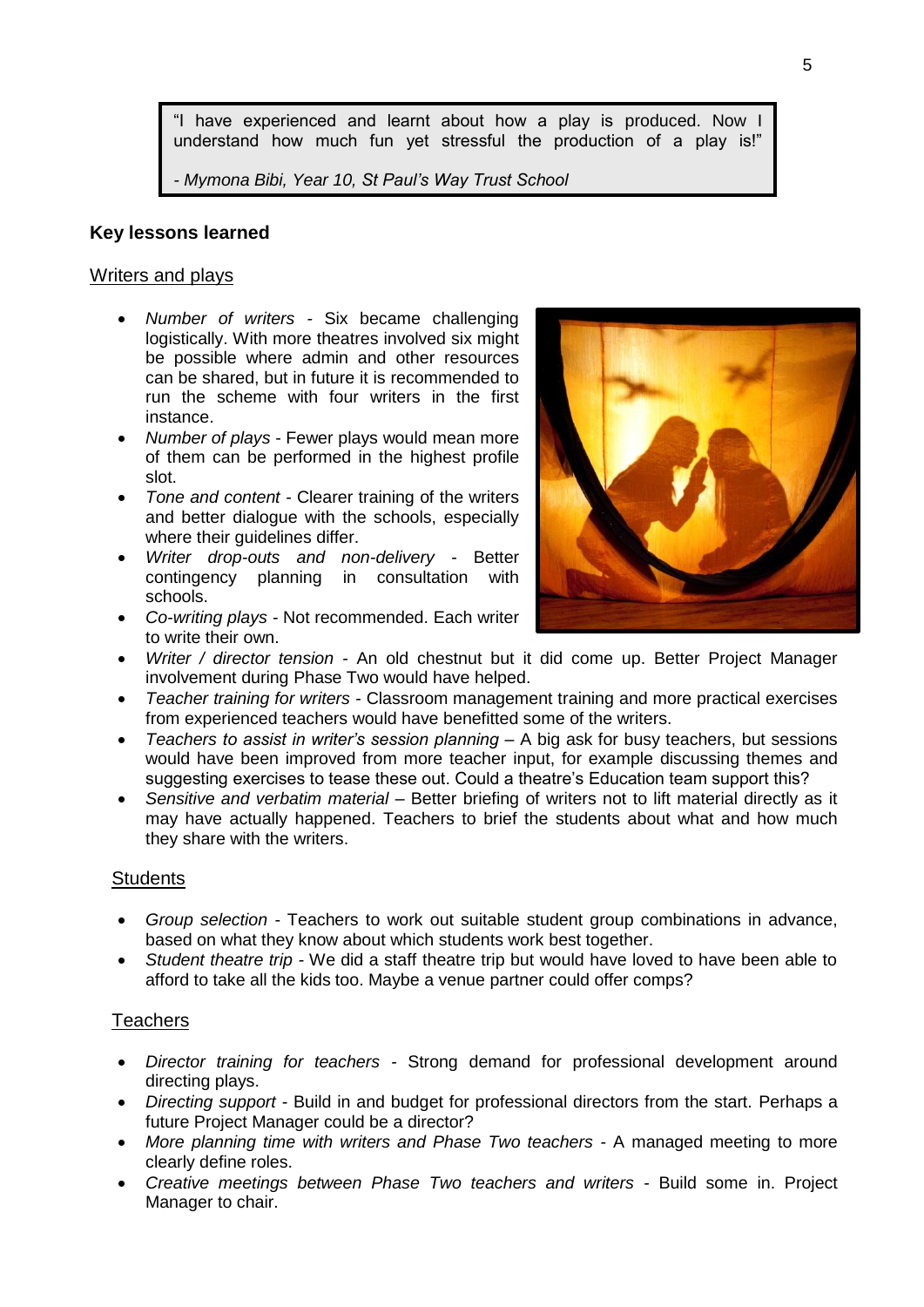*Other teacher's input -* Clearer chain of command about who makes final creative decisions.

### Rehearsals

- *Director (and writer) preparation for challenging subject matter -* Build into child protection training at the start the scenario in which unfiltered verbatim material is offered by a participant from their own life.
- *Student rehearsal attendance -* A perennial problem which needs constant attention in all young people's projects. Workload on schools not to be under-estimated. Dedicated staff member to do the chasing recommended. Directors to be more fully briefed and contingency put in place, e.g. understudies.
- *Schools support between rehearsals -* Line runs etc could be factored into classes where director not present.
- *Better rehearsal planning -* Rehearsals fall during the summer term which is very busy. Consultation of the school diary long in advance to avoid clashes and absentees is strongly recommended.
- *Tech rehearsals –* Set limits with directors on the amount of cues. 20 per hour of tech time as a rough guide. Ensure Stage Manager can also operate sound, LX and video/projection (or use theatre staff – and involve them early).
- *General workload on schools –* Not to be under-estimated!

#### Performances

- *Multimedia -* Some scripts called for this but capacity was limited. Perhaps a venue could offer more in-house support.
- *Technical Stage Manager -* Critically important for the smooth-running of so many plays. Perhaps a venue could offer in-kind?
- Project Manager Recommended in addition to Stage Manager. The logistics of so many performances become complex.
- *More performances -* Huge demand from families and friends for tickets could not be fully met. More performances, especially at the professional venues, would have helped.
- *More tech time -* All teachers and directors requested this.
- *More advertising of performances within schools and teachers' networks -* Suggestion from a teacher's evaluation form. Perhaps a theatre's marketing and/or Creative Learning department could lead.
- *Ask students to compére final performances -* A nice suggestion from another evaluation form, though it would require training and management.
- *Dedicated staff within venues to deal with box office, guest list and comps -* Not recommended for the Stage Manager to oversee this.
- *Better communication with venues re ticket sales vs. comps -* Managing expectations
- *More performances in one another's schools -* This was more limited than we would have liked and the logistics tougher than we expected.
- *Thank the writers! -* An oversight in a speech at one of the performances.
- *More performance opportunities for boys -* Though we did have two girls' schools taking part!

### Evaluation and Legacy

- *Documentation -* A training video or other filmed legacy would be great (though not essential)
- *Plays to follow exam board requirements -* 3 mins of material per actor is required for plays to be eligible for assessed performance. There is also a total cast size limit of 9. Stricter adherence to this would increase the likelihood of the plays having a future life.
- *Professional evaluation –* It would be terrific to be able to formally evaluate future versions of the scheme. Perhaps an academic partner could be found to run a study?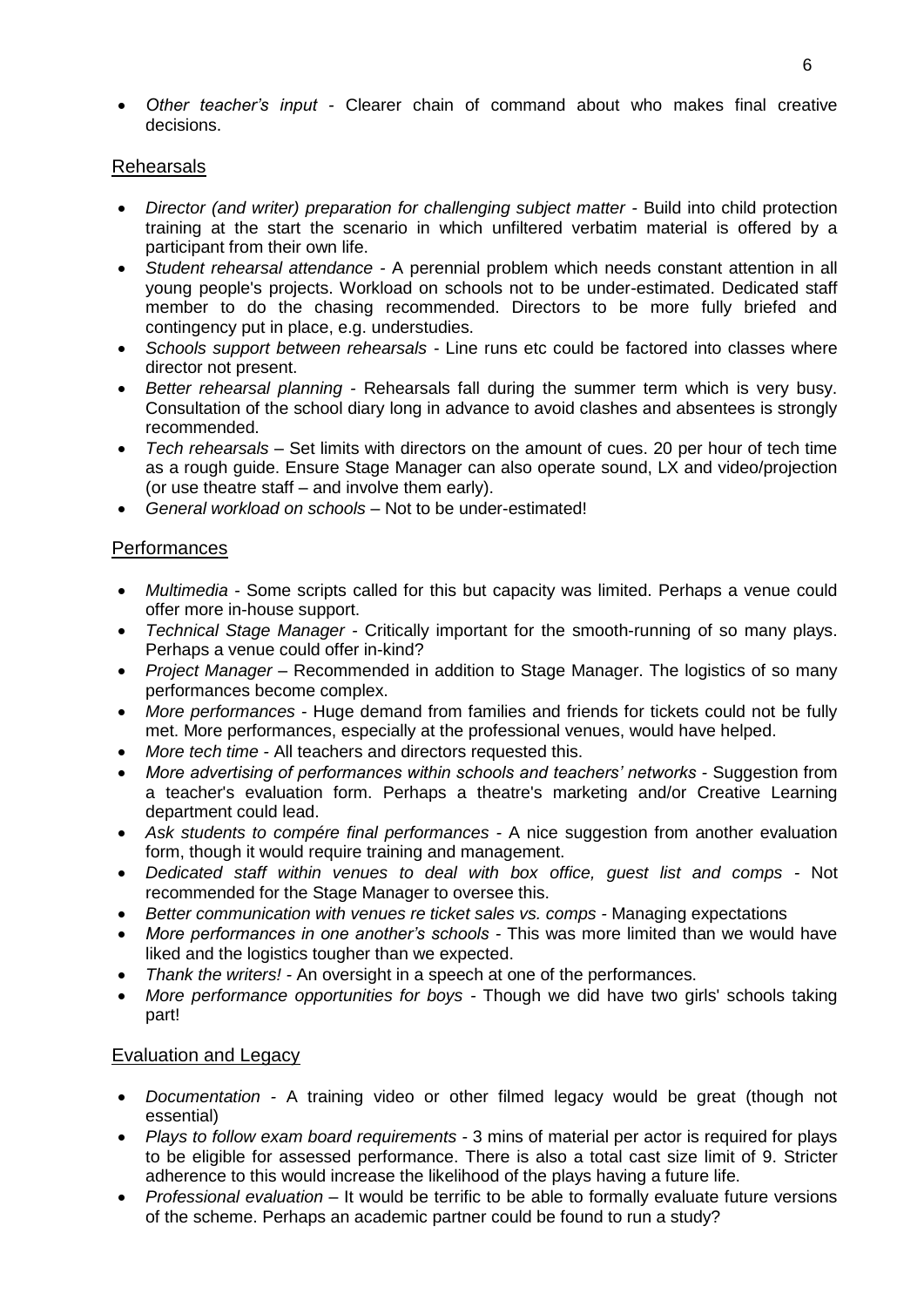"So happy with the shows tonight - what a fantastic night at the theatre. Thank you so much for letting us be part of it, it has meant so much to the girls. Out of all the collaborative projects I've done at EGA, this has been the most exciting and rewarding. Congratulations!"

*- Jayne Gold, Head of Drama, Elizabeth Garrett Anderson School*

#### **Fee levels and budget**

The 2013-14 *Schoolwrights* pilot ran for £30,000 though this figure does not adequately reflect the full costs of staff time required to support the project, directors' fees to fully support teachers, or travel and accommodation for a version outside London. Future iterations have been costed for between £50,000 to £70,000 per year-long cycle, depending on the size of the scheme. These totals also include increased professional fee levels and higher budgeting for directing and stage management support.

The budget comprises of fees for: playwrights, lead artist, project manager, dramaturg, stage manager and some production costs.

In-kind support was received for:

- Venue hire
- Rehearsal space
- Marketing
- Teachers' directing masterclass
- Technician and front of house time
- CRB checks

A full budget is available on request.

"I found how engaged my students were a real highlight. They committed a lot of time and effort to ensuring the play was well-rehearsed and polished, and it was rewarding to see them come together and create a fabulous piece of work. The fact that they were so proud of themselves after the Monday night at Soho Theatre was THE highlight of the project, as it was why I wanted to be a teacher - getting to watch young people achieve things they never dreamt possible."

*- Jen Verity, Drama teacher, St Paul's Way Trust School*

### **Funding**

*Schoolwrights* is attractive to funders. The direct ways in which the scheme makes a demonstrable difference to the groups it serves makes it an attractive prospect for both trusts/foundations and individual giving. Schoolwrights 2013 received an initial donation of £6,000 from a retired hedge fund manager, after Fin made a personal visit to his house (brokered by Sofie Mason of OffWestEnd.com). This gift was instrumental in allowing us to then to go to other sources. (The same donor also generously topped us up by £1,000 when we found ourselves a little short during the scheme's third and final phase).

However, fundraising for the 2013 scheme still took two years, with the balance coming from a patchwork of trusts and foundations, the Arts Council (Grants for the Arts) and also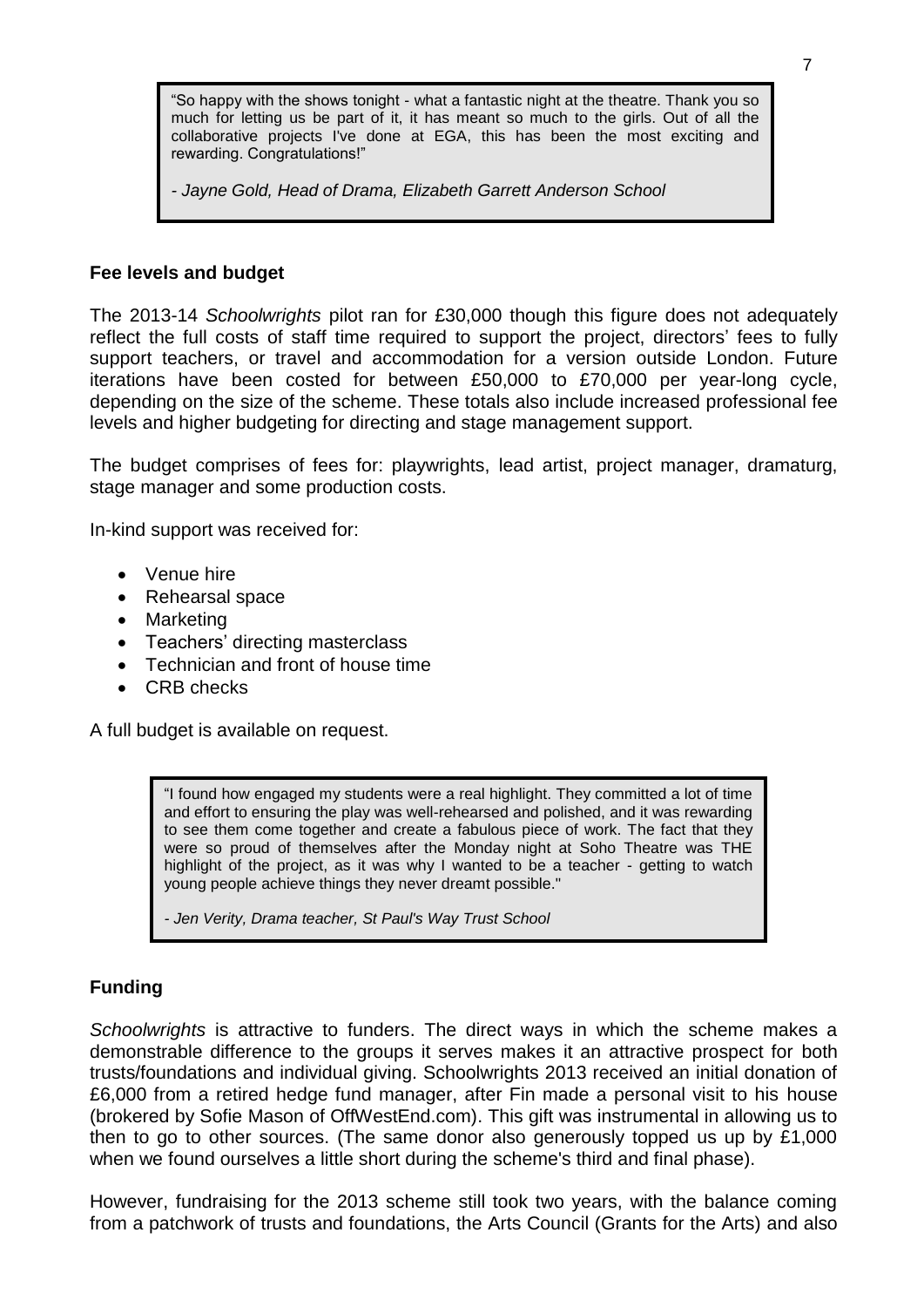Tamasha's core funds. In future we would like to spread the responsibility for financing or fundraising for the scheme more evenly among the venue partners involved, especially if they have in-house Development teams, which Tamasha does not.

Schools were asked to contribute £250 each in the pilot – this was helpful in securing buyin at senior levels. However it masks the amount of work required of schools to support the project, in terms of staff time, planning, rehearsals and student liaison. But in return they received two playwrights' residencies and opportunities for up to 20 of their students. We also negotiated with the writers for participating schools to be able perform the plays, royalties free, in future, within the school. (Other schools or external performances require a separate agreement).

We could ask schools to contribute more in cash in future years; although Drama department budgets are meagre we could possibly access professional development funds if we build in more directing support for teachers. One school also suggested we could potentially access the Pupil Premium; this would require further research and consultation.

"Schoolwrights project was a great project because usually in school workshops you get the chance to act out someone else's play, however in this case we were able to be part of the writing process and act out our ideas. The project was really personal to me because they were my words being said how I wanted and how I thought they should be said. The project really allowed me to gain a different understanding on how to write scripts and plays and it allowed me to get creative and put my imagination into something real in which a whole audience would later see. It also really helps when you have an amazing playwright and director."

*- Almitra Simpson, Year 10, Mulberry School for Girls*

### **Staffing and franchising**

Fin Kennedy and Tamasha were the driving forces behind the pilot. Both Fin and Tamasha would always want to be involved in any future version of the scheme which bears the *Schoolwrights* name, but this could be done in greater partnership and with a lighter touch. For example, Fin could run the initial writer training before handing over to a local project manager on a freelance fee, with remote dramaturgical support.

In time *Schoolwrights* could be run on more of a franchise model, with participating schools and theatres forming consortia to 'license' running the scheme themselves, with Fin and Tamasha in more of an 'Executive Producer' role, helping get the project set up, then advising as required, troubleshooting and overseeing quality-control, in exchange for a management fee.

But the model is flexible and nothing is set in stone. We would encourage interested to partners to contact us to discuss how *Schoolwrights* could be made to work for their particular circumstances.

### **Contact and further information**

**To get involved or support Schoolwrights in any way please email [fin@tamasha.org.uk](mailto:fin@tamasha.org.uk) or call 020 7749 0090**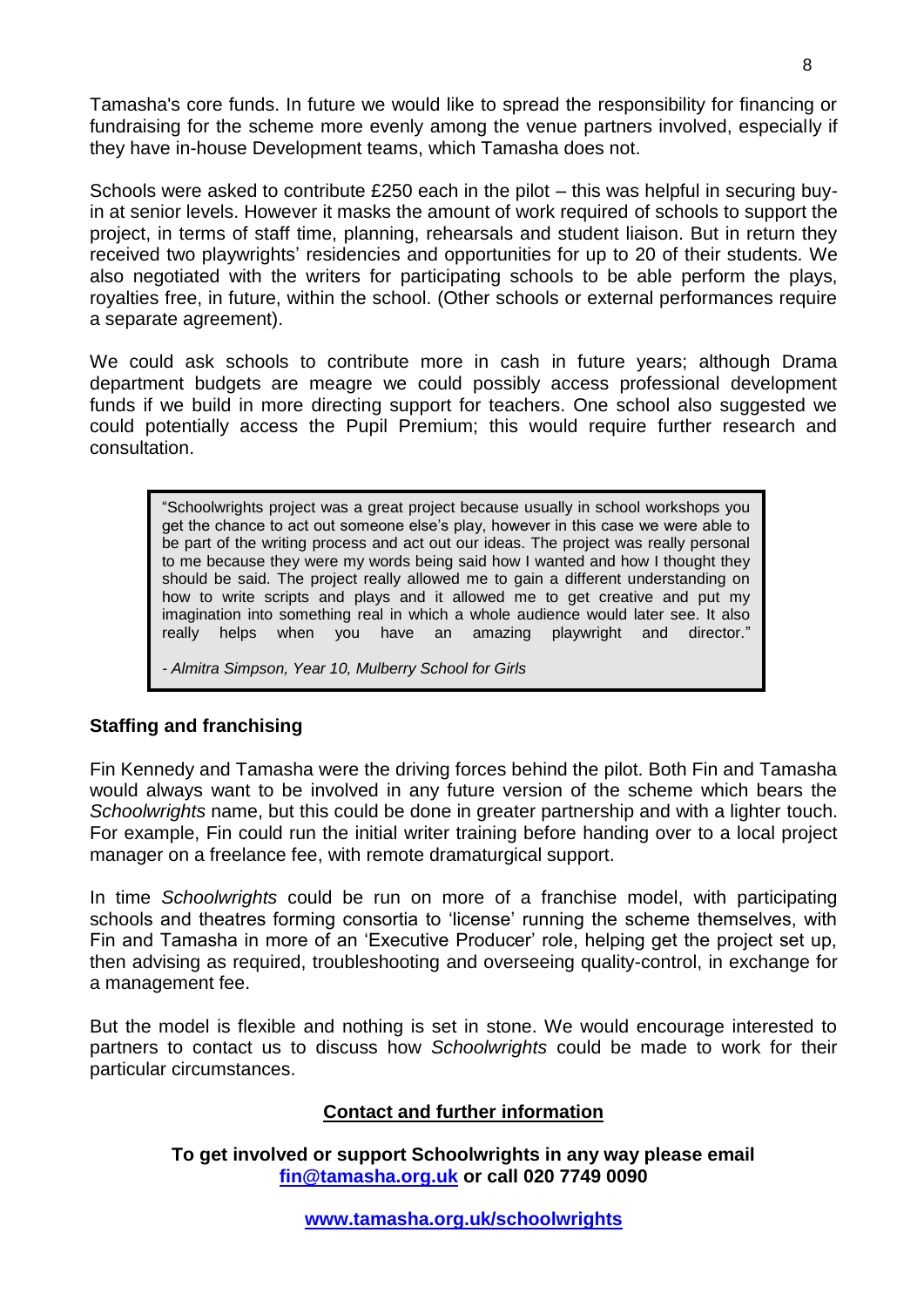# **APPENDIX A: Writers, Schools and Plays from 2014**

## **The Writers**

The playwrights who took part in the 2013-14 pilot were:

- **Alia Bano** (winner of the 2011 Evening Standard Most Promising Playwright award)
- **Rachel Delahay** (winner of the 2013 Evening Standard Most Promising Playwright award)
- **Rex Obano** (2010 Alfred Fagon award shortlisted)
- **Jane Wainwright** (Royal Court Supergroup and BBC Writers Academy member)
- **Morna Regan** (2012 Irish Times Best Play award winner)
- **Abi Zakarian** (2012 Soho Theatre attachment scheme; 2013 RSC Writers' Group)

# **The Schools**

The schools which took part (all in London) were:

- **Mulberry School for Girls** a large state secondary in Tower Hamlets comprised of 96% Muslim students of Bangladeshi heritage.
- **St Paul's Way Trust School** a mixed state secondary in Tower Hamlets with a diverse intake of students from all backgrounds, including Bangladeshi, Indian, Sri Lankan, Eastern European, Turkish, Somali, white British and others.
- **Swanlea School** mixed state secondary with a male majority comprised of predominantly students of Bangladeshi and African-Caribbean heritage.
- **Elizabeth Garret Anderson School**  All girls state secondary in Islington with students from a wide variety of ethnic and socioeconomic backgrounds.
- **Robert Clack School**  state secondary in Dagenham with a white workingclass majority but also black and Asian students, in an outer London borough without a great deal of arts provision or access.

"I loved the school, the energy and the students. I loved being challenged as a writer to do something completely different …I found the support of Fin and the playwrights incredibly strong, compassionate and professional." *- Morna Regan, playwright*

## **The Plays**

Some terrifically imaginative plays were written, which we intend to digitally publish soon. In the meantime, any or all of them are available electronically, by request to [fin@tamasha.org.uk](mailto:fin@tamasha.org.uk)

### **The Difference by Rex Obano**

In the aftermath of crime which has caused community tensions, three students rehearse a play. But what is real, what is drama, and how far can the friends take control of the script?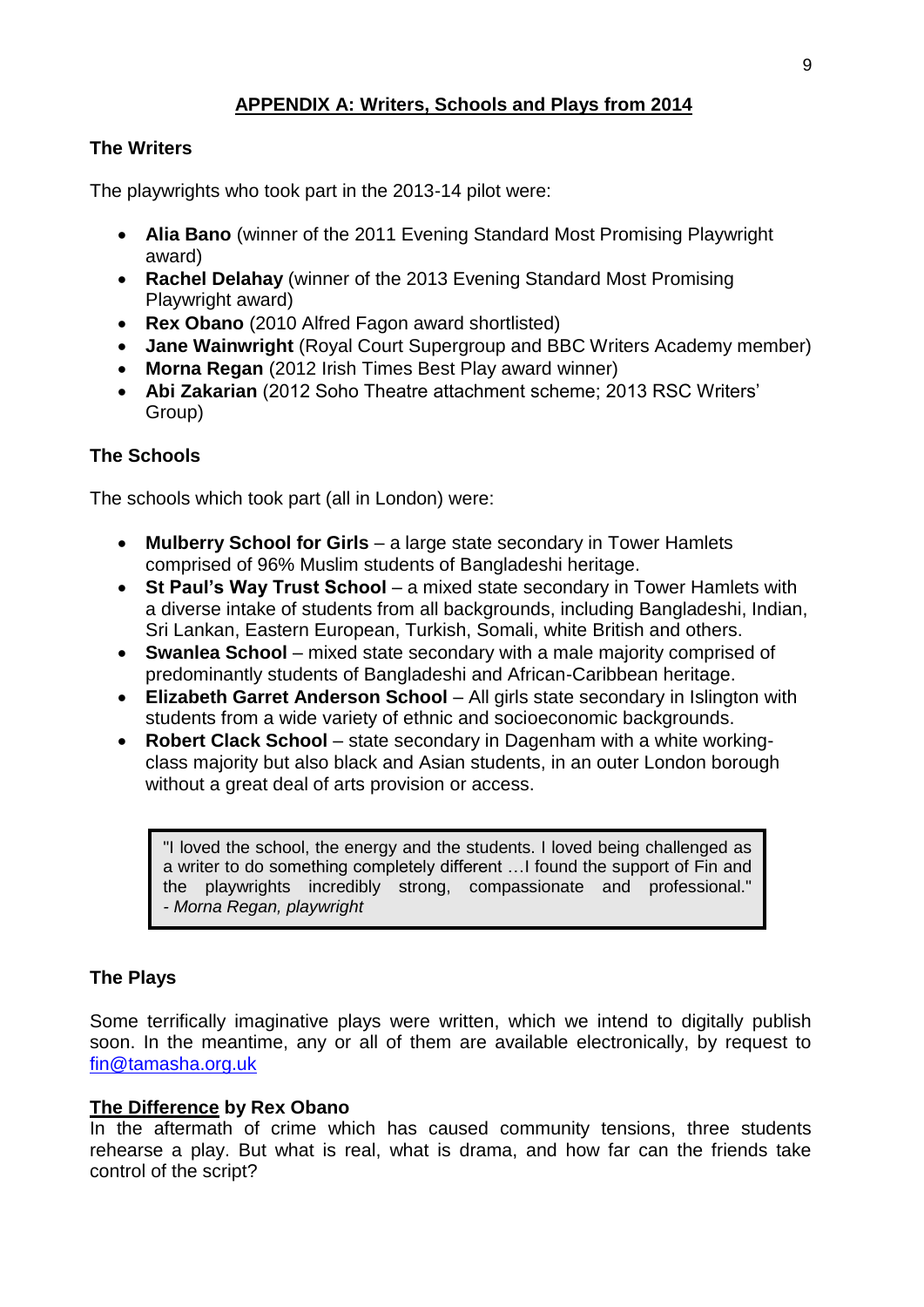## **Still Lives by Abi Zakarian**

When Amisha gets lost during a school trip to an art gallery, she gets an education from the portraits which changes her life.

## **Prom Night by Alia Bano**

Three female friends prepare for the biggest night of their lives, but one of them is being held to ransom online by an anonymous boy with Photoshop skills.

## **How I Skinned My Sister by Jane Wainwright**

Tanya and Afsana are twins with a difference – Afsana's dead. But since when did that stop anyone from having a life?

## **Diana's Answer by Morna Regan**

Diana Hasan never speaks. But one day her hand spontaneously raises itself in class. And refuses to go down. Then it starts to speak… and it is well sassy.

> "What a pleasantly goofy piece of story telling. What I loved about this is how it gave the actors lots of chances for ensemble playing. They did a great job of playing off each other, maintaining the thread and yet distinguishing their parts. This was a really new piece of vernacular theatre."

*- Audience feedback form, Rich Mix*

## **Etta In The Night by Morna Regan and Abi Zakarian**

When Etta runs from her East London flat wearing full make-up after a fight with her mother, the night-time London she encounters is a different world.

### **Leftovers by Jane Wainwright**

A group of young friends take the law into their own hands to catch a friend's killer. But the perpetrator is closer than any of them realised.

## **The Princess Party by Alia Bano**

Three girly girls at a sleepover discover what life is really like for three Princesses they once admired.

### **They Only Count The Dead by Rex Obano**

In 2014, two boys queue at midnight for the latest *Gears Of War* video game*.* In 1914, a father searches the hospitals of the Somme for his missing son who signed up underage.